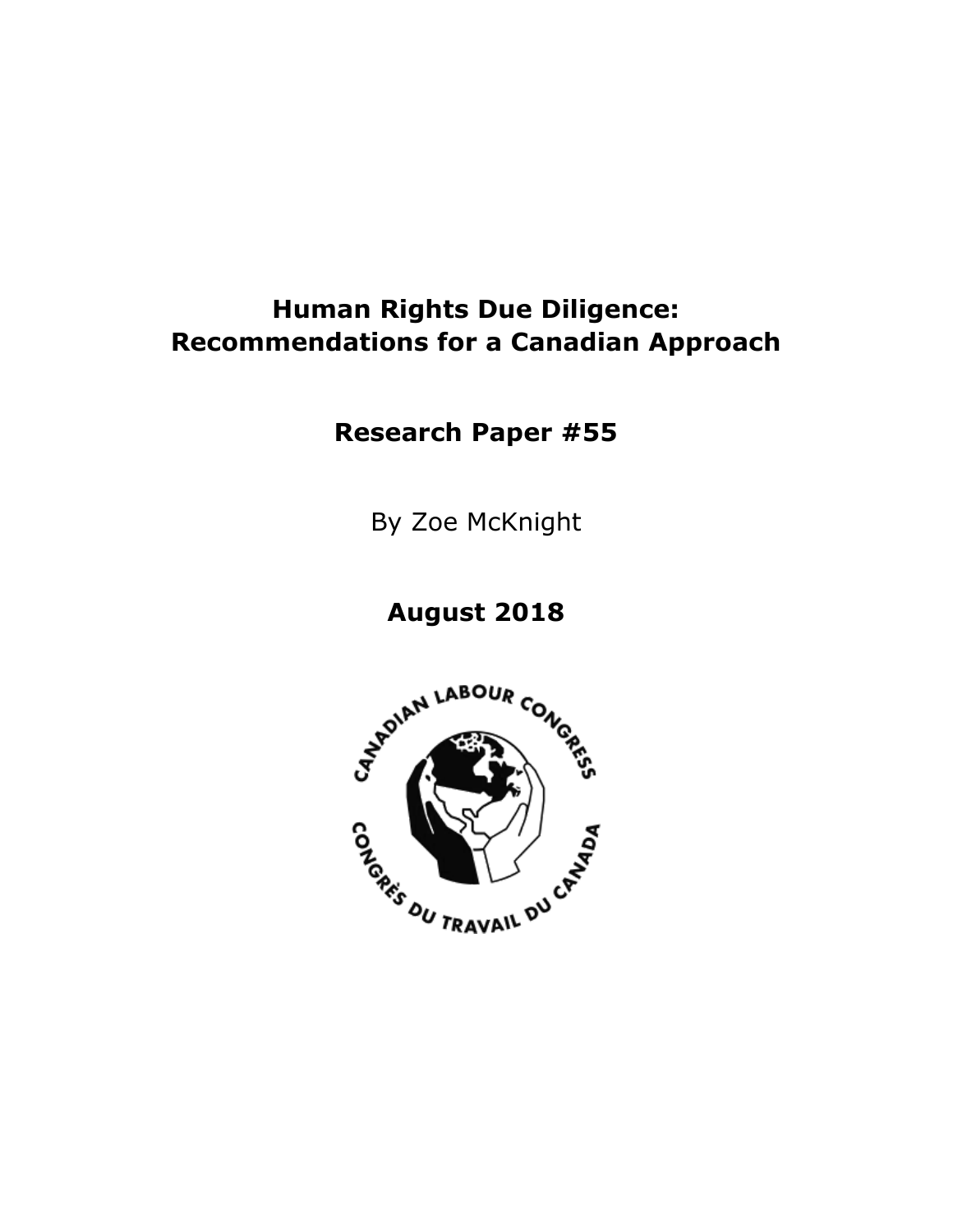**This research paper (#55) is the third part of a three-part series on human rights due diligence (HRDD). The first two research papers that are part of this series provide an overview and comparison of the various international principles and guidelines that refer to, or recommend for, human rights due diligence (Research Paper #53 - Human Rights Due Diligence: International Instruments) and a comparative analysis of national pieces of legislation that mandate transparency or due diligence within company operations (Research Paper #54 – Human Rights Due Diligence: Legislative Scan).** 

### **Introduction**

As the international community begins translating international norms of business and human rights into domestic law, various models for a Canadian approach have emerged.

These fall into two broad categories: reporting and transparency, and mandatory due diligence. Both build on international instruments such as the United Nations Guiding Principles on Business and Human Rights (UNGPs) and the Organisation for Economic Co-operation and Development (OECD) Guidelines for Multinational Enterprises (OECD Guidelines), to which Canada and all OECD countries adhere. These are in turn based on the human rights recognized, at a minimum, by the International Bill of Human Rights and the International Labour Organization's Declaration of Fundamental Rights at Work.

International law has consistently confirmed that responsible business conduct is a corporate obligation. The general role of these new domestic laws is to stimulate companies to take responsibility for the respect of human rights throughout their international operations and supply chains, regardless of where the company is domiciled or the regulatory context of the countries in which it does business. The specific role of each domestic law is determined by its legislative approach: reporting or due diligence.

These domestic laws exist on a spectrum: at one end, strong laws that mandate companies to develop and implement due diligence plans across their supply chains; at the other end are weaker laws that essentially provide a statutory endorsement to corporate social responsibility programs, often without enforcement. Most recent legislation falls on the weaker end of the spectrum.

As the Canadian government undertakes a study on child labour and modern slavery at the subcommittee level, actively considers the role of responsible business conduct in public procurement, undertakes a review of Export Development Canada's environmental and social risk management policies and faces increasing pressure from civil society organizations to introduce some form of supply chain transparency or due diligence legislation, there is an opportunity to combine these issues in a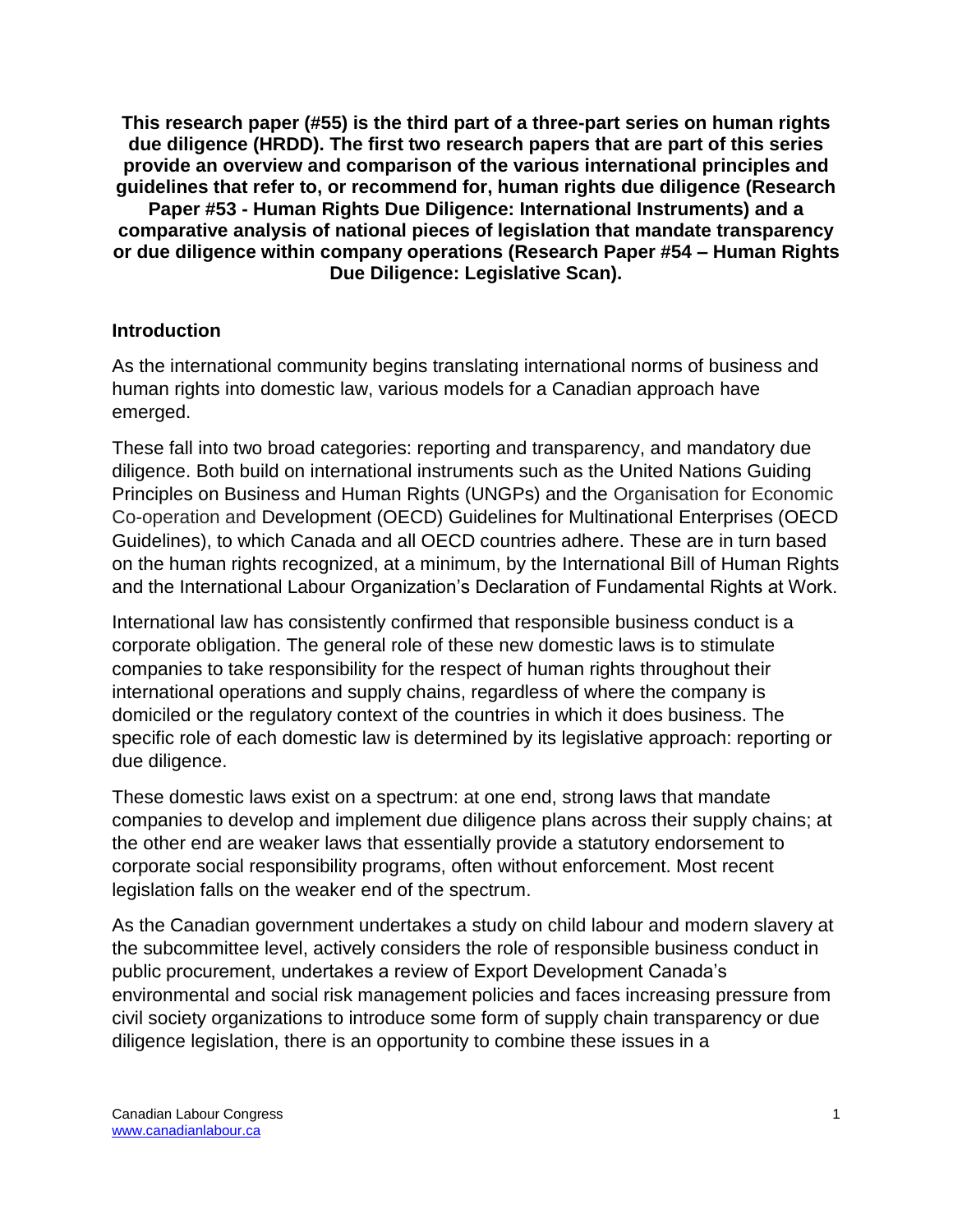comprehensive legislation in order to adopt a strong, progressive regime of human rights protection.

Due diligence is envisioned at the highest level by the UNGPs as the risk-based measures taken to identify, prevent, mitigate and account for the business-related impact on human rights. The OECD Due Diligence Guidance for Responsible Business Conduct (RBC) describes due diligence as a six-stage-process: embed RBC in policies and risk management systems; identify actual and potential adverse impacts in operations, supply chains and business relationships; cease, prevent or mitigate adverse impacts the enterprise may cause or contribute to; track implementation and results; communicate how the impacts were addressed; enable remediation where appropriate. Thus, mandatory reporting provisions and human rights impact assessments should be seen as integral, but ultimately partial, actions in a deeper process that is ongoing, iterative, proactive and reactive. This process involves strong participation and input from various stakeholders, including workers and their representatives, particularly trade unions, in both home and host states.

This paper outlines the best practices, drawn from recent legislative examples around the world, for a legislative and regulatory regime that adheres most closely to international principles that have been affirmed by Canada through the adoption of various international laws. By closing the governance gaps created by globalization, the translation of these soft laws into binding domestic legislation would amount to the next and necessary step on the path to fulfilling the state duty to protect human rights.

Three areas are covered: human rights due diligence, remedy, and the state-business nexus. For each, the Canadian context, international instruments and domestic best practices follow.

## **Human rights due diligence**

**INTERNATIONAL INSTRUMENTS**. Under the UNGPs and OECD Guidelines, due diligence obligations apply to all enterprises, regardless of size or position in the supply chain, ownership structure, sector or risk level, although the scope of due diligence can vary according to capacity and activity. These obligations extend beyond direct operations and first-tier suppliers. The due diligence process should be understood as a series of steps in a coherent whole, and reaffirms the nature of human rights as indivisible. Stakeholder engagement is predicted throughout the process.

**DOMESTIC BEST PRACTICES.** All states that have adopted a due diligence law to date have limited its scope to companies that meet a threshold for sales, revenue or employees. France has passed legislation and Switzerland is considering legislation that require large companies to undertake due diligence as envisioned by the UNGPs.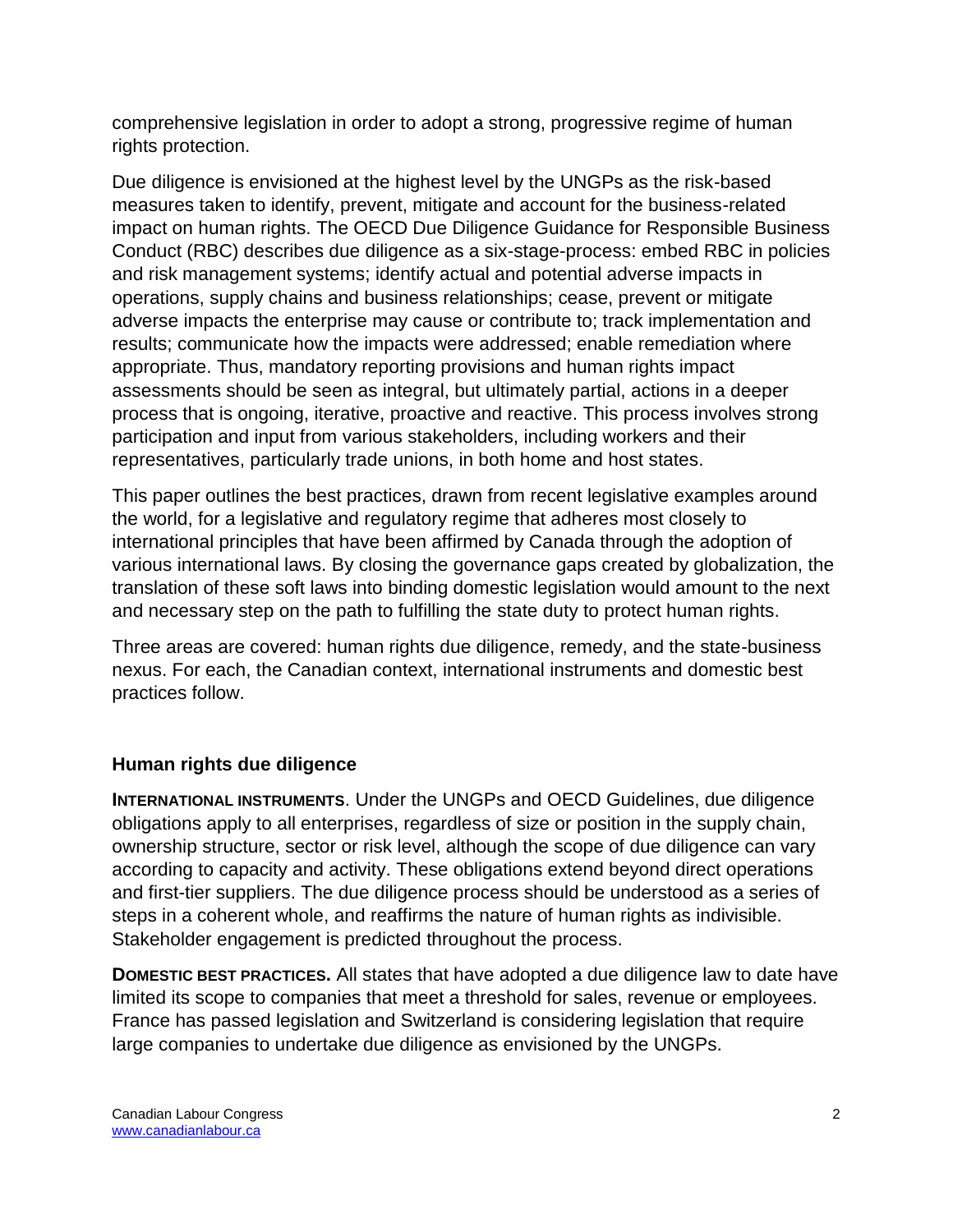Both laws are considered an obligation of means and not results, meaning companies are in compliance when they implement fulsome due diligence plans, thus creating a new corporate standard of care. Demonstrated adequate due diligence would be seen as an effective defence against liability. In France, this is known as the vigilance plan, and must include "reasonable measures" to identify and prevent risks associated with severe violations of human rights and fundamental freedoms, serious bodily injury or environmental damage, resulting directly or indirectly from a company's operations, main suppliers or subcontractors.

Other states (UK, California, Australia) have passed laws with reporting requirements alone, though these are seen as far less effective in the attempt to eradicate corporate human rights abuses, and raise questions about compliance and enforcement. The UK, California and Australia laws address only modern slavery. The Netherlands, while incorporating due diligence, addresses only child labour.

**CANADIAN CONTEXT.** The Canadian government is an adherent to the OECD Guidelines and is a member of the ILO and the United Nations. Canada is party to seven core international human rights treaties and has ratified all eight fundamental conventions of the ILO. Canada attended the 2015 G7 summit at which leaders pledged to strive for the better application of internationally recognized standards, singling out the UNGPs, and urged private sector implementation of due diligence. A similar sentiment was repeated at the G20 in 2017. Canada has adopted the UN 2030 Agenda for Sustainable Development, which includes Decent Work, and in particular SDG 8.7, the eradication of forced labour, child labour, modern slavery and human trafficking.

Still, Canadian companies face no mandatory rules or regulations regarding human rights due diligence or transparency in supply chains. A questionnaire drafted by the CLC and sent by email directly to the top 100 Canadian companies in the extraction, retail, food, and information technology sectors requesting information on voluntary corporate social responsibility practices elicited just three responses, one from a major food distributor and two from the extractive sector. Although all three indicated that they have robust due diligence practices, citing the main international frameworks, the low response rate indicates the serious enforcement problems inherent in voluntary transparency laws.

### **Remedy**

**INTERNATIONAL INSTRUMENTS.** The UNGPs suggest that without enforcement, domestic laws are rendered weak and even meaningless. States must take steps to investigate, punish and redress human rights abuses under their jurisdiction, whether through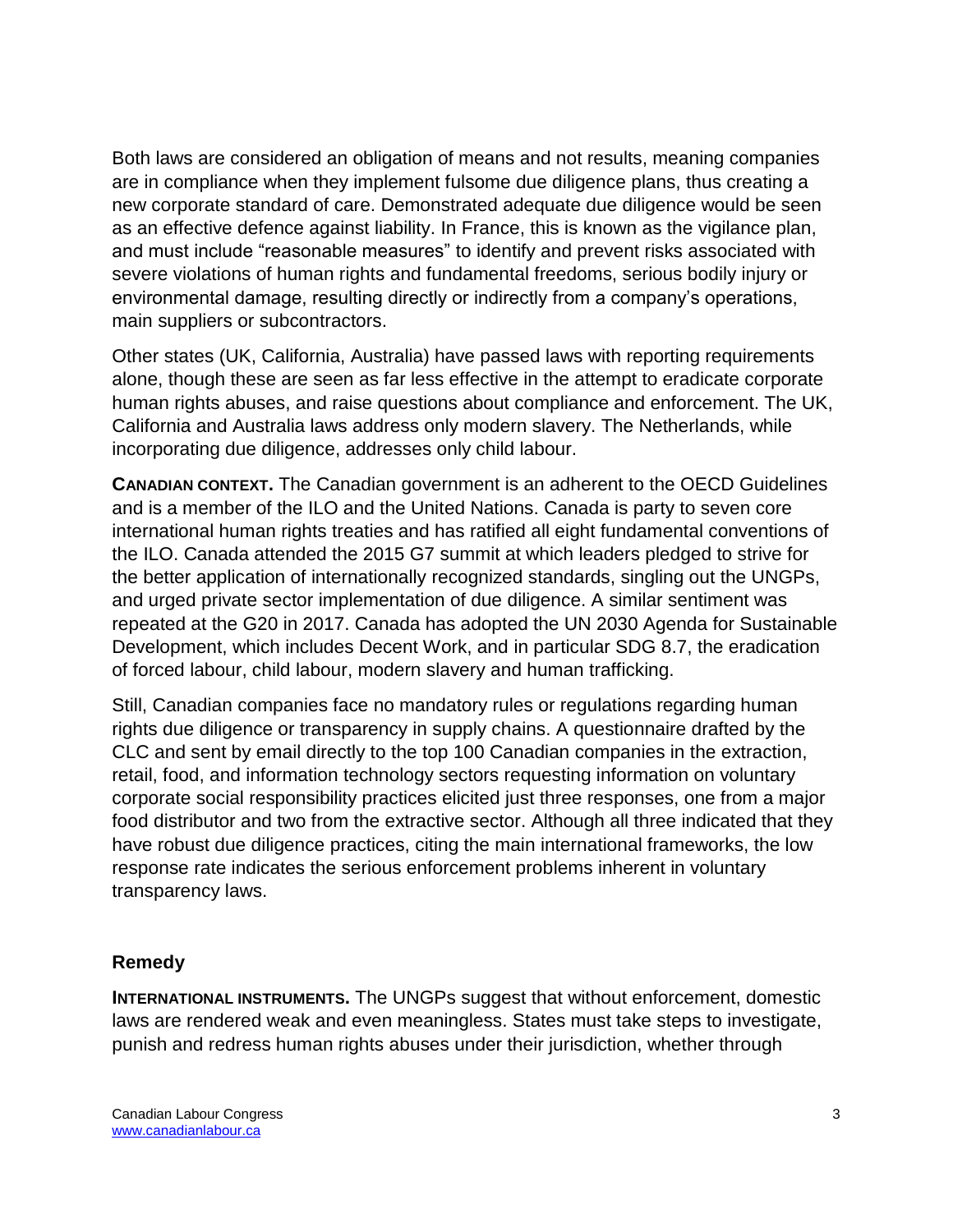judicial, administrative, legislative, or other appropriate means. States must reduce barriers to remedy, including in situations where a claimant faces the denial of justice in a host state and cannot access home state courts, regardless of the merits of the case, as often happens under current interpretations of international private law.

The UNGPs make clear that under international law, states are not *required* to regulate the overseas activity of companies domiciled in their territory or jurisdiction, but *are not prevented from* doing so. No international instrument itself creates liability regimes; this remains the domain of individual states.

Companies must avoid causing or contributing to human rights harms through their own activities, and must address such impacts when they occur. If human rights harms are directly linked to a company's operations, products, services through business relationships, that company should seek to prevent or mitigate such impacts using leverage. These are the general parameters for remedy set out in the OECD Guidelines.

Remedy can be sought outside of legal or judicial recourse via adjudicative or dialoguebased processes, such operational-level grievance mechanisms or the OECD National Contact Point (NCP). The NCP is explicitly extraterritorial in scope and is envisioned to provide a source of conciliation for any individual or organization, regardless of the headquartered location of the enterprise concerned. As indicated below, serious shortcomings of Canada's NCP, including its failure to facilitate remedy to victims of human rights abuses, has been identified by both Canadian CSOs and trade unions, as well as by international bodies.

**DOMESTIC BEST PRACTICES.** In French and Swiss legislation, due diligence creates a new standard of care to inform civil liability. A Swiss law under consideration requires large Swiss companies to carry out due diligence, take effective measures, and publicly report on the measures taken. Controlled companies and third parties in business relationships must be included in the due diligence process. The proposed Swiss law, which applies only to the most severe impacts on human rights, would create a form of reverse liability in which the burden of proof is applied to the business entity, not the complainant, to show it had taken "all due care" to prevent harm. Liability is limited to legally controlled subsidiaries abroad if they cause damage to life, limb or property. Remedy may also include measures such as apologies and reimbursement. Finally, the Swiss Code of Obligations already contains a provision that victims of human rights abuses in which a Swiss company is implicated can seek redress in Swiss courts.

In France, the vigilance plan must be drafted in collaboration with stakeholders, including workers and their representatives. An operational-level grievance mechanism must be developed in partnership with relevant trade unions. Victims harmed outside France are also empowered to apply for remedy in French court, and any third party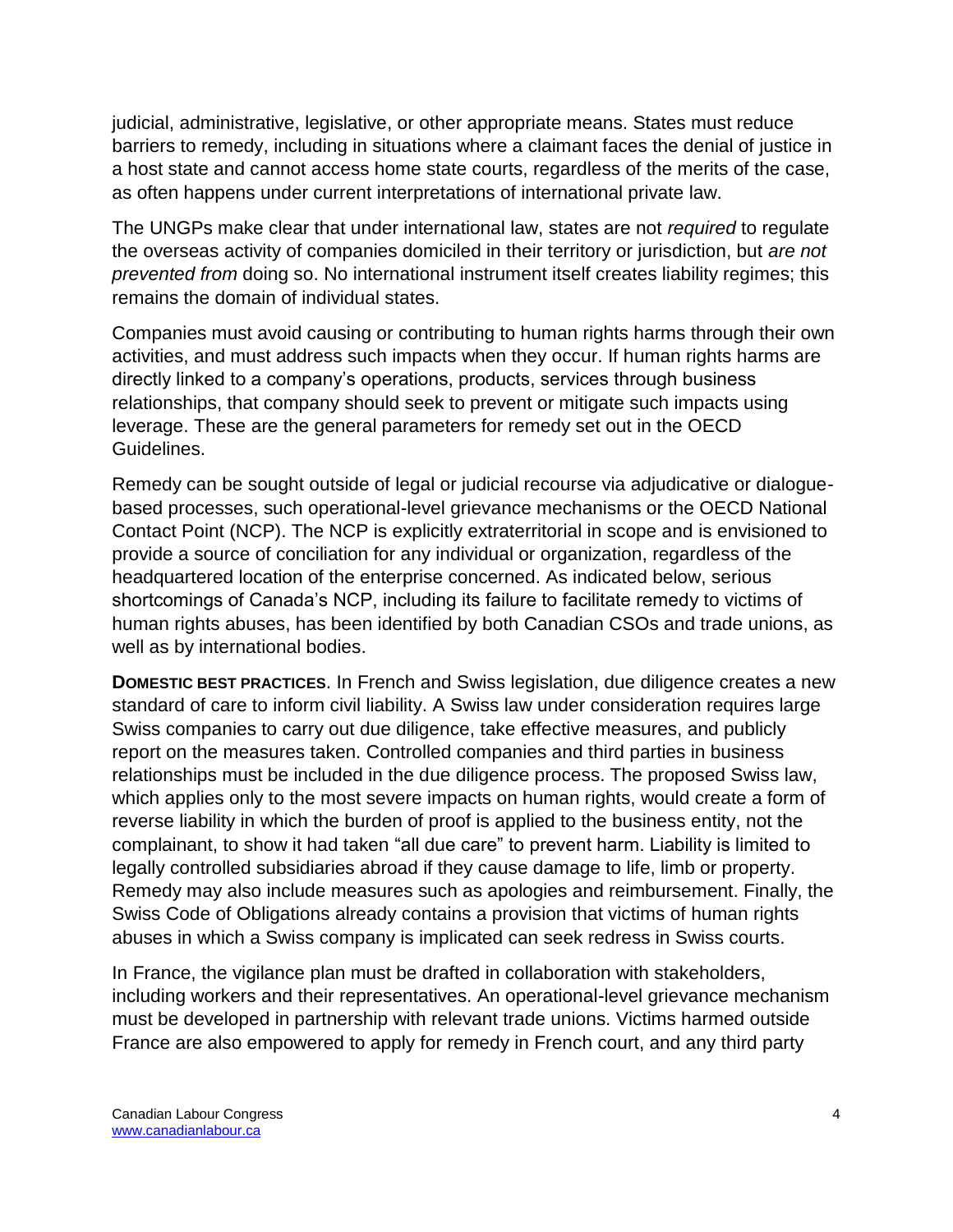with a "legitimate interest," including trade unions, can request a legal injunction against a company failing to report its vigilance plan as required. A causal link between a human rights harm and insufficient due diligence can result in liability. The French Constitutional Council confirmed the importance of civil liability principles and the ability to apply them worldwide without being inhibited by the corporate veil of opaque and complex corporate structures.

**CANADIAN CONTEXT.** Canada's NCP is a committee of seven departments, chaired by Global Affairs Canada, and serves as the non-judicial forum for remedy at the heart of the OECD Guidelines. Canada also recently announced the creation of an office of an independent Ombudsperson for Responsible Enterprise, which is expected to receive a mandate this year. The NCP is perceived as less than independent due to its location in a trade ministry and its lack of external oversight or advisory bodies. The UN Working Group on the Issue of Human Rights recently recommended increased efficacy and independence of the NCP and its clear differentiation from the incoming ombudsperson. The NCP has been criticized by civil society actors for consistently failing to provide effective remedy, in part due to its lack of statutory powers.

In Canada, at least one court has accepted the concept of "direct liability," which requires proof a parent company had assumed direct control over a subsidiary and was therefore liable for the actions of the subsidiary, and that case (*Choc v. Hudbay Minerals*) was allowed to proceed in Ontario on its merits. However, eight claims containing allegations of environmental or human rights abuses have been filed in Canadian courts but to date, no foreign plaintiff has been successful in a claim against a Canadian company. The main challenges faced by complainants include complex and opaque corporate structures and Canadian courts' refusal to accept jurisdiction for overseas harms.

### **State-business nexus**

**INTERNATIONAL INSTRUMENTS**. Under the UNGPs, states do not relinquish their obligations when they privatize services or conduct commercial transactions, such as through sub-contracting or procurement. The OECD Guidelines cover all forms of ownership, whether private, state, or mixed.

**DOMESTIC BEST PRACTICES.** Although the UNGPs and OECD Guidelines are clear that government-run enterprises are subject to the same rules and considerations, almost no domestic law addressing human rights, modern slavery or child labour explicitly include procurement, export credit or trade agreements. Possibly this is because European countries are already bound by other rules, such as the OECD Council on Common Approaches for Officially Supported Export Credits and Environmental and Social Due Diligence, and the UN directive on public procurement. In France, an executive decree